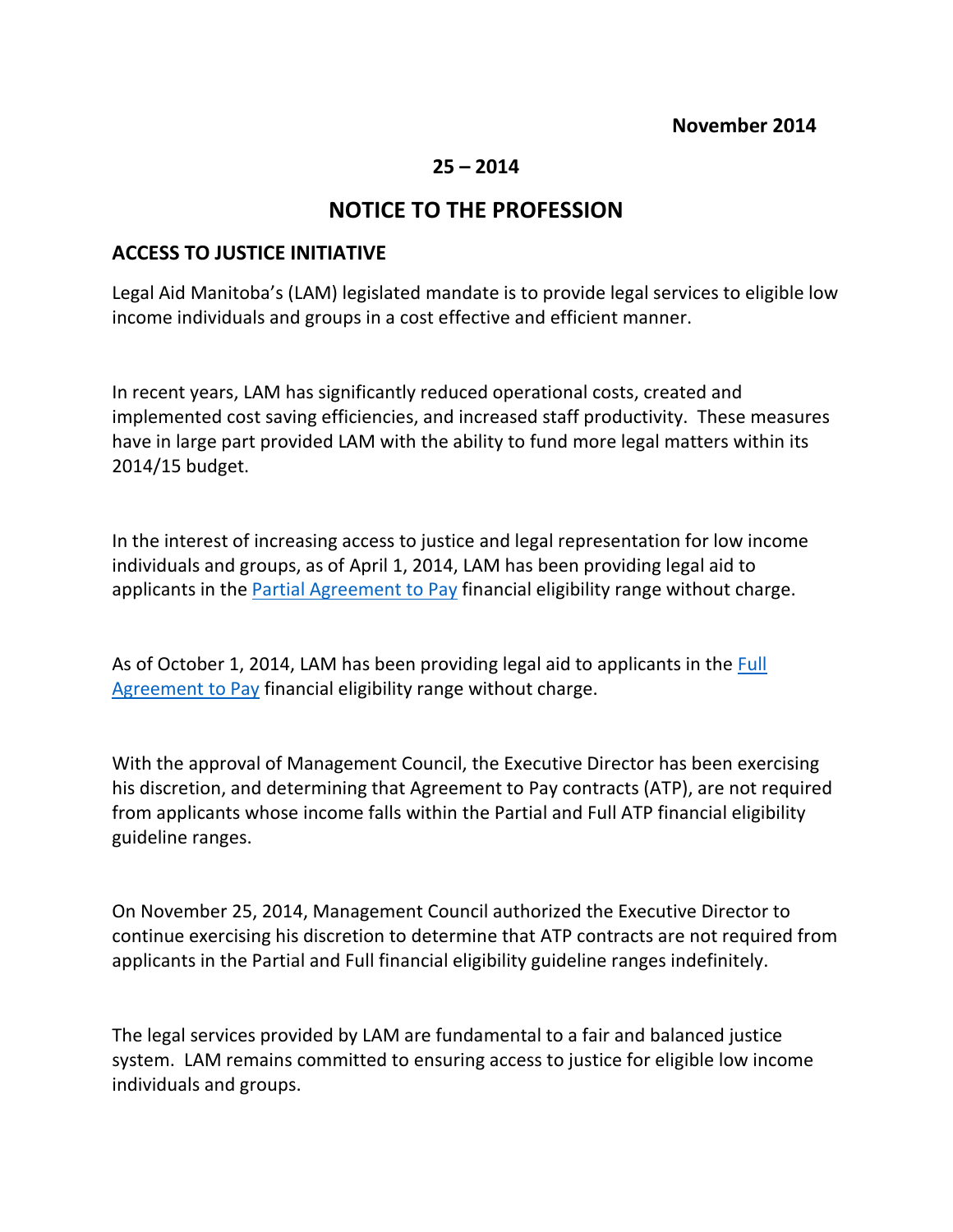## **ADMINISTRATION OF JUSTICE OFFENCES ENHANCED DUTY COUNSEL PROJECT**

During fiscal years 2011/12, 2012/13 and 2013/14, LAM experienced significant volume increases in the area of administration of justice offences, and in particular breach of probation charges.

In an attempt to explore ways to manage the costs associated with this increase in volume, LAM consulted with its stakeholders, and in particular the Criminal Defense Lawyers' Association (CDLA), Manitoba Bar Association (MBA), Legal Aid Lawyers' Association (LALA), and Justice Innovation.

As a result of these consultations, a Pilot Project commenced on December 1, 2013, whereby select administration of justice offences would at first instance be diverted to staff lawyers providing duty counsel services throughout the Province. Where staff counsel were not available, matters were issued to requested/available private bar counsel. LAM agreed to review the Project on or before December 1, 2014.

The Project's details are set out in [Notice to the Profession 21-2013.](http://www.legalaid.mb.ca/pdf/np_21_2013.pdf)

LAM commenced a review of the Project in July, 2014 and received further input from its stakeholders. As a result, on November 25, 2014, Management Council directed that the Project be suspended indefinitely effective December 1, 2014.

Management Council and Senior Management greatly appreciate the support and assistance LAM has received from its stakeholders and service providers in meeting its legislated mandate to provide legal services to eligible low income individuals and groups in a cost effective and efficient manner.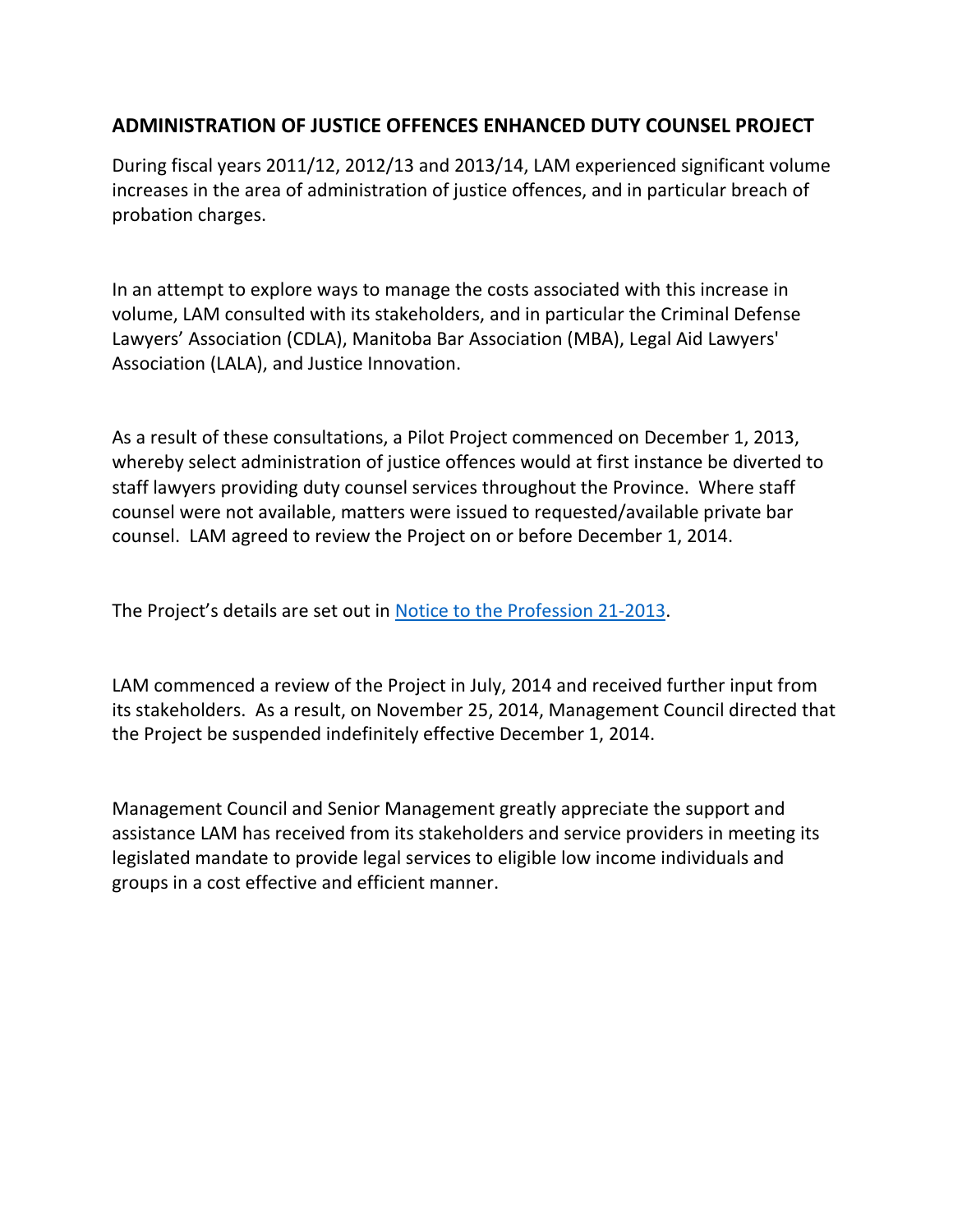<span id="page-2-0"></span>People who exceed the guidelines but can afford to pay some or all of the cost for a lawyer, may still qualify for legal aid. This option is more affordable than hiring a private lawyer. People in the following range may be eligible to receive legal assistance but will be expected to pay back some of their fees and disbursements plus the 25% program fee.

| <b>FAMILY SIZE</b> | <b>PARTIAL PAY-BACK</b> |
|--------------------|-------------------------|
| 1                  | \$16,000                |
| $\overline{2}$     | \$20,000                |
| 3                  | \$25,000                |
| $\overline{4}$     | \$29,000                |
| 5                  | \$33,000                |
| 6                  | \$36,000                |
| more than 6        | \$39,000                |